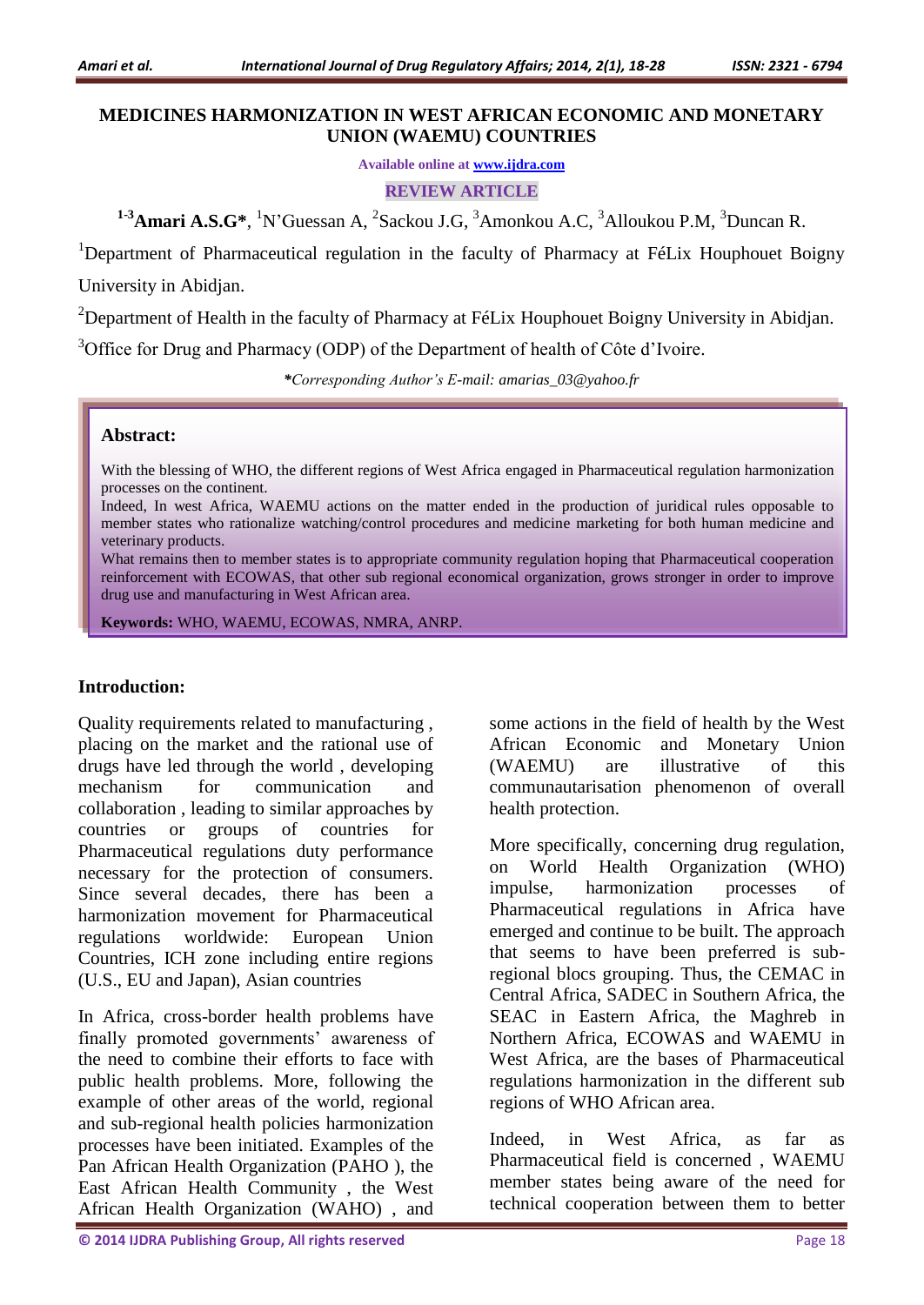appraisal of production and rational use of medicines and the performance of the Pharmaceutical profession contours in accordance with accepted standards , adopted Regulation No. 02/2005/CM/ WAEMU on the harmonization of drug regulation in the Member States of the WAEMU.

Under globalization and international requirements for medicines quality and Pharmaceutical market monitoring, resources pooling for better management of people is a necessity. West Africa must take its place in the international construction of legal bases of medicine quality particularly by assessing the level of integration of state policies of drug regulation. This paper intends to shed some light on this issue .

# **Drug Regulation Harmonization**

# **Definition**

Drug regulation harmonization means the measures taken to have consensual Community procedures in Pharmaceutical industry in general and medicine in particular. Harmonization should not be understood as a not uniform ; what is sought , is not so much the similarity between countries national legal bases ranging harmonization; instead, it is the consistency of these textual provisions to achieve common objectives. Indeed, though some community legal standards such as regulations (1) are directly applicable in all aspects of Member States, others such as guidelines (2), decisions (3) and others, just set Community objectives, and leave countries adapt their own legislations to community requirements they adhere to.

# **Background and Rationale**

# **At the level of the African continent**

From a general point of view (across Africa) , this is the first National Conference of Drug Regulatory Authorities (NMRA) which was held from October 31 to November 3, 2005 in Ethiopia under auspices of WHO that unflattering diagnostic capacity ANRP to implement the functions of Pharmaceutical regulation (regulatory approvals exercises trades pharmacy, drug quality control ,

inspection, information and advertising medication, clinical trials) has been prepared. It was then estimated that about 30 % of the 46 sub-Saharan countries have no national drug regulatory authority (NMRA) , about 7 % of the remaining countries have ANRP whose capacity is moderately developed and that an overwhelming majority of 63% of countries have limited capacity ANRP or barely functioning . This diagnosis should then be the starting point of a comprehensive strategy across the African continent for a capacity of ANRP so as to make them better able to fulfill their regulatory function for the rational use of the drug. This commitment is reinforced in the second conference of the NMRA from 24 to 29 November 2009 in Maputo, Mozambique and several similar meetings . As part of capacity reinforcement program on Pharmaceutical regulation of countries in the African region, the Regional Office of World Health Organization (WHO ) began in 2010 to conduct evaluations of drug control system. The last great sitting on the need to develop drug regulation in Africa was held from 2 to 3 December 2014 in Johannesburg, South Africa, the first scientific conference on drug regulation in Africa. (1)

# **On the scale of West Africa**

West Africa is the western region of Africa. It includes 16 countries and covers an area of 6,000,000 km². The population of this region is estimated at 320 million people. This area of the world is characterized by increased poverty and a low level of living as well as the endemic presence of tropical infectious diseases. West Africa is full 75% HIV cases and 95 % cases of malaria mortality. The difference between drug needs and available resources is very large , leaving a significant portion of the population without care and without any social assistance. Mortality and morbidity are high. It is about a part of the world that pays a heavy price to malaria , HIV and tuberculosis. To those limits, are added problems in connection with medicines counterfeit phenomenon, that knows a prodigious development in the area, and which is next to illegal drugs sale ( at street market ) and a in a more general way, the problem of lower quality drug. This issue of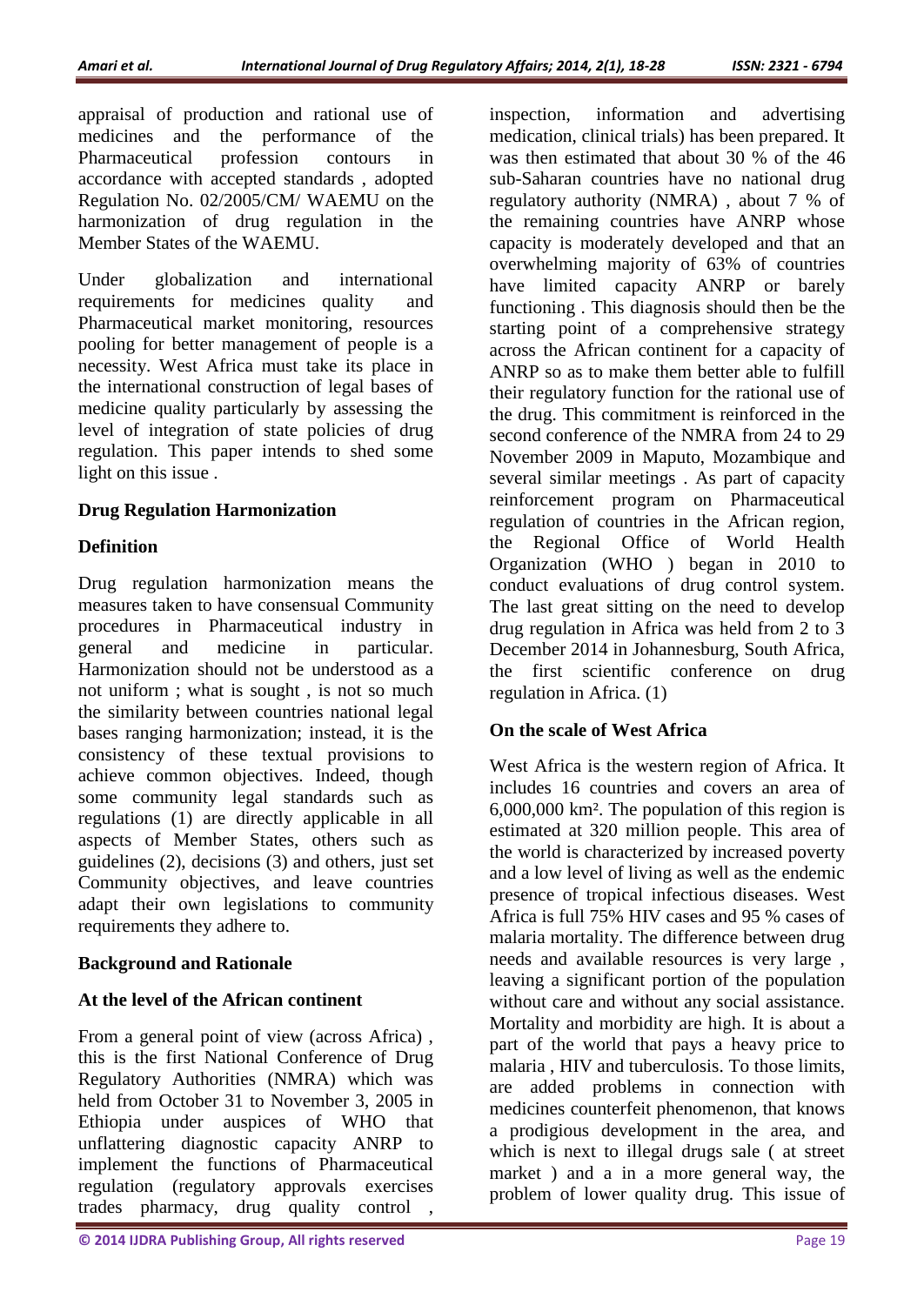populations accessibility to drugs worsen, for countries using the CFA franc, by the devaluation of that currency in 1993, has prompted governments to identify on one hand, local medicines production and; on the other, generic medicines promotion (multi- source ) as solid alternatives to explore. Now, Pharmaceutical production of West African region is very low, barely covering 10% drug needs of peoples who live there, and fulfilling conditions of a high dependence vis-à-vis the outside for drug supply and a great fragility of health systems . In addition, despite stated intentions , we observe a lack of political will to promote a strong Pharmaceutical industry in the region. This will to solve the shortcomings of Pharmaceutical industry in West Africa unfortunately collides with an inadequate legislative and institutional framework and with constant derogatory and violations of drug regulation where it is possible to distinguish in the States a corpus of pharmacy and medicine regulation.

# **Devoid of implementation of Drug regulatory functions:**

According to assessments conducted sometimes by WHO (2006, 2007 and 2009) , another time by sub- regional organizations (WAEMU , 2011) and information from the WHO country profile in 2011, it appears that NMRA , in charge implementing drug regulatory functions shows shortcomings that do not allow the execution of drug regulatory functions (official authorizations for pharmacy trades practicing, drug quality controlling , inspection, information and advertising on drug , clinical trials). These shortcomings are of several kinds. At the institutional framework, though most English speaking countries of the region have ANRP organized into autonomous agencies , francophone countries have ANRP which are essentially central offices at the Department of health. This central management organization does not give sufficient autonomy to the regulatory office, making it difficult to perform the function of drug regulation. Moreover, the height of this, WAEMU is preparing a directive to turn Central Offices for Drug and Pharmacy (CODP) into autonomous Agencies. It is the ANRP status itself that hampers drug regulation development in those countries. At legislative and regulatory level, it should be noted the inadequacy of provisions in relation to the current realities of pharmacy and medicine. Medicines regulatory systems and legislation for most countries are made up of texts inherited from colonization.

Where post-independence legislation has been developed, it is sometimes insufficient or ignored without health authorities having means to enforce it. To these in adapted texts must be added the absence of drug policy in many countries; even though it exists, its faces with deficit implementation; ANRP Deficit in sufficient qualified human resources ; especially for the development of specific work tasks to Pharmaceutical regulation are screaming and varies from one country to another; some countries of the region had dozens of pharmacists as others counted less than five . Staff training is not provided in that field in which technological innovations are progressing at a frantic speed. To all these deficits must be added the lack of equipment, logistics and means of suitable equipment (hardware, vehicles, office equipment etc ...), lack of circulation of objective and independent information, giving to ANRP ,ultimately, a state of living in autarky.

In total , due to lack of human resources , material, financial and technical means, NMRAs are unable to ensure their optimal drug regulatory functions . For some of them, their status make them dependent on funds allocated to their activities by the Ministry for the implementation of national action plans. The equipment available to them are not suitable for decentralized procedure for authorizations granting on the market, insofar as it would have a software management system. The bodies responsible for the evaluation of dossiers are not always set up in the way that the mechanism for file validation conforms to public health requirements. This results in an inability to curb illicit drug market, markets flooding (official and illegal) by counterfeit medicines (lack of monitoring and control on imported medicines). All these factors, combined with poverty and lack of drugs resources helps to make difficult access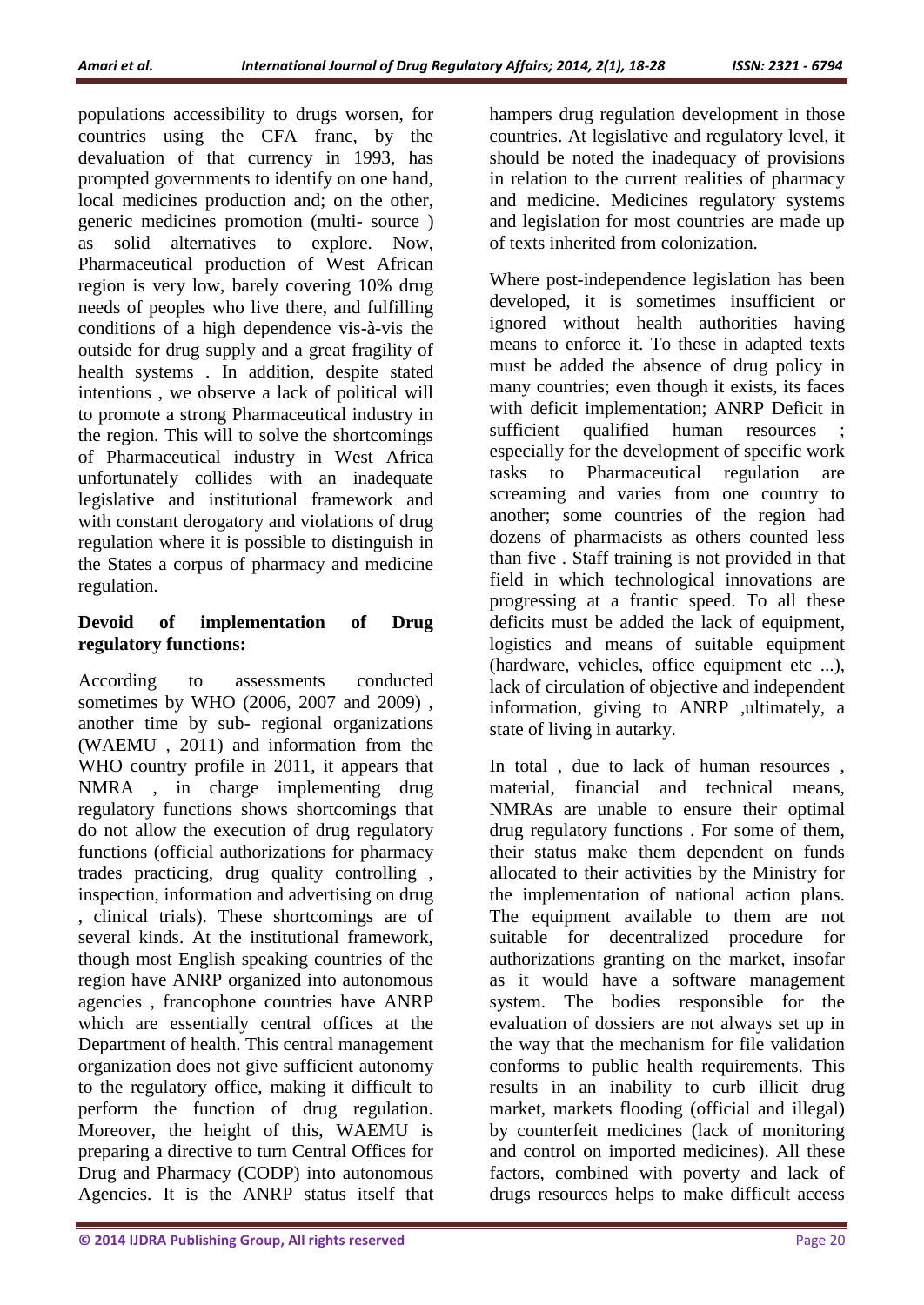to quality medicines and exposes the people of West Africa in consecutive certain dangers resulting from the use of poor-quality medicines.

#### **Purpose of Harmonization**

The ultimate objective of the process of Pharmaceutical regulations harmonization is none other than to ensure consistency of public health interventions particularly in the Pharmaceutical sector, in concerns to provide population with quality medicines at lower cost. This objective is well summarized by Article 2 of Regulation No. 02/2005/CM/ WAEMU on drug regulation harmonization in the Member States of the WAEMU drug regulation harmonization is a dynamic process that EU Member States intend to use to improve the accessibility, availability and the free movement of quality medicines within the Community . While this regulation concerns WAEMU member states but in fact, any harmonization of drug regulation is the ultimate goal of providing the population with quality medicines. It is therefore primarily a process; that is to say, an action not included in the finite but rather intended to continue, always aiming at the same objective. The dynamic nature of such a process arises from the need to continuously enrich innovations and technological innovations, regulatory, institutional necessitated by social change and health needs. Drug Regulatory Harmonization is expected to be leveling out differences between States Parties in order to introduce among themselves cooperation mechanisms likely to induce a certain similarity of procedures to ensure quality, efficiency and availability of drugs. Under these conditions, mutual recognition is often seen as a result of harmonization, at least as far as drugs approval is concerned. Without necessarily aiming standardization, harmonization intends to introduce to practices and method of drugs assessing, a shared consistency such that can reassure state authorities and populations on a rational use of drug .

#### **West African Economic and Monetary Union (WAEMU)**

#### **Presentation**

West African Economic and Monetary Union (UEMOA ) is a sub -regional organization working to achieve economic integration of the Member States, through the strengthening of economic competitiveness in an open and competitive market and in a legal streamlined and harmonized environment. (2)

West African Economic and Monetary Union (WAEMU) was established by the Treaty signed at Dakar on 10 January, 1994 by Heads of State and Government from seven countries of West Africa having in common the use a common currency, the CFA .They are: Benin, Burkina Faso , Côte d'Ivoire, Mali, Niger , Senegal and Togo. The Treaty entered into force on 1 August 1994, after ratification by the Member States. On May 02, 1997, Guinea - Bissau became the eighth member of the Union. 30% of the population of West Africa live in member countries. WAEMU covers an area of 3.5 million square kilometers and a population estimated at 804 million. WAEMU aims at creating between Member States a common market based on the free movement of persons, goods, services, capital and the right of establishment of self-employed persons and employed , as well as a common external tariff and trade policy by including a harmonization of legislation of Member States, namely the regime of taxation. The union establishes a coordination of national sectoral policies through the implementation of joint actions, and possibly common policies, particularly in the areas of human resources, land use, agriculture, energy, industry, mining, transport, infrastructure and telecommunications.

In terms of health it should be noted the adoption of a Community Action Plan on promoting essential generic drugs and improved traditional medicines , the local manufacture of essential medicines and quality control , to improve accessibility to populations of the Union to care quality. Actions taken by the WAEMU under Pharmaceutical regulations are part of the logic of that Community Action Plan..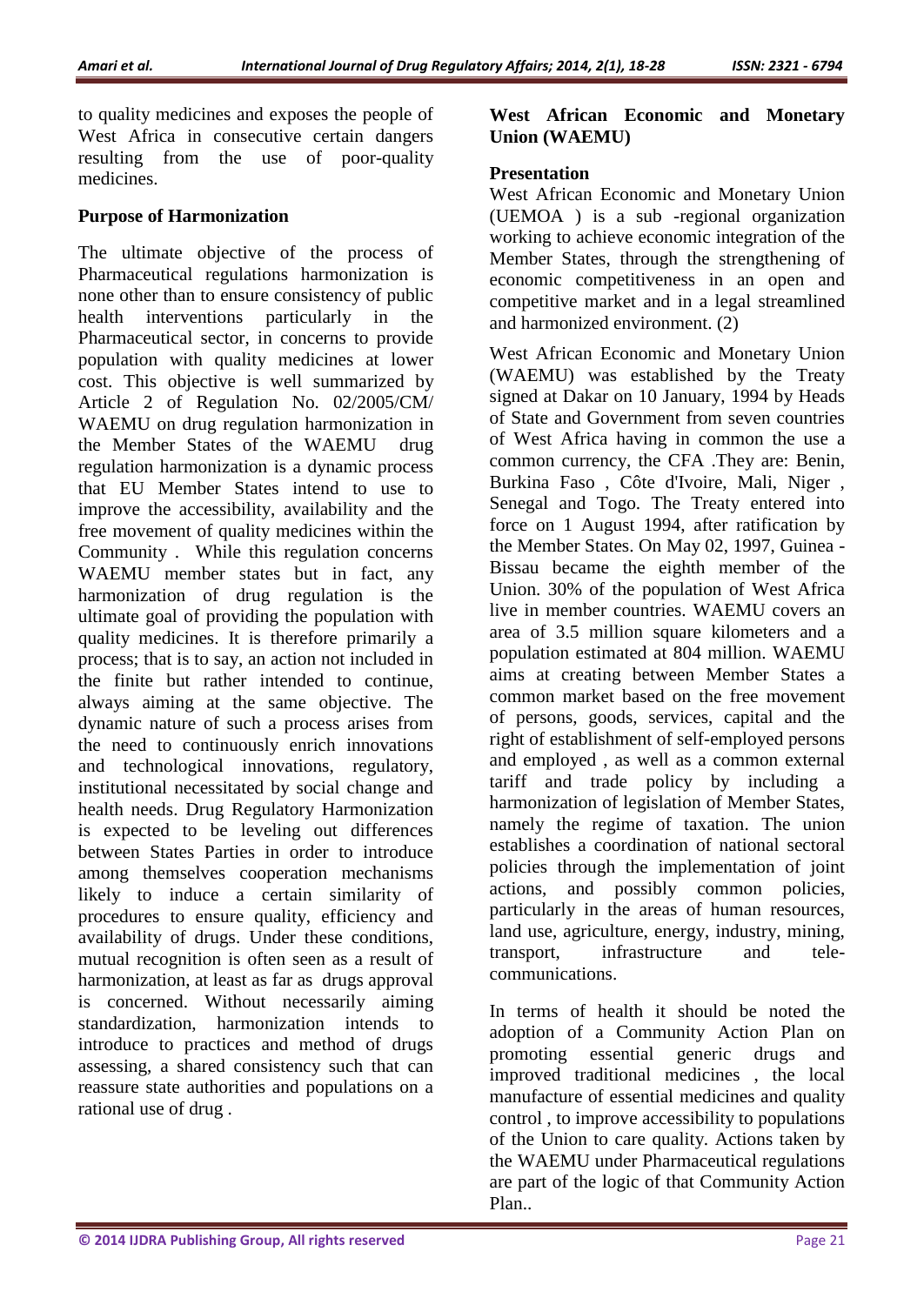

**Figure 1:** West African Economic and monetary Union member states.

## **Role of West African Economic and Monetary Union (WAEMU) in drug regulatory harmonization in west Africa**

The process of drug regulatory harmonization in Africa has been based on sub-regional economic organizations. Western Africa is no exception to this rule.

The involvement of this economic union in the drug regulatory harmonization process is limited to eight member States of the union. Involvement of WAEMU is characterized by the definition (creation) of precise legal standards enforceable to member States which produces different effects according to their legal strength. Thus, WAEMU is involved in making regulations, directives, decisions, opinions and recommendations. Regulation is a legal standard of general scope and shall be binding in its entirety and directly applicable to Member States. In regards to the directive, it binds the Member States as to the result to be achieved, whilst leaving national authorities the choice of form and methods within a previously fixed period, in order to achieve the indicated community goals. A decision shall be binding in its entirety on all those to whom it is addressed.

### **Historic dates**

While considering, at the African continent level, Addis Abba's meeting in 2005 as the starting point of drug regulatory harmonization

process in the continent, it is necessary to underline that the process had originated earlier in WAEMU area. Already in 2000, a framework agreement of cooperation was concluded with World Health Organization and on July 29<sup>th</sup>, 2000, WAEMU Health ministers have recommended the implementation of joint actions in the health area.

In 2003, The WHO-led WAEMU launched a reflection on drug regulatory harmonization process within Member States of the union. This precocity is accounted for by multiple factors including the devaluation of the CFA franc (African Financial Community). Indeed, in 1994, there was a devaluation of the common currency of WAEMU member states by 50 % which caused a reduction by half of purchasing power of populations already weakened by poverty.

The governments of these countries were, as a result, faced with the need to examine several alternative solutions to the problem of population affordability to medicines. The development of local drug production and promotion of generic drugs (because they are less expensive) have been retained as solutions. These approaches were also based on the decision taken at the summit of Heads of States in Libreville, Gabon to promote generic drugs and also the adoption in 1999 of guidelines for the essential generic drug registration in Ouagadougou. But, whether it be one or other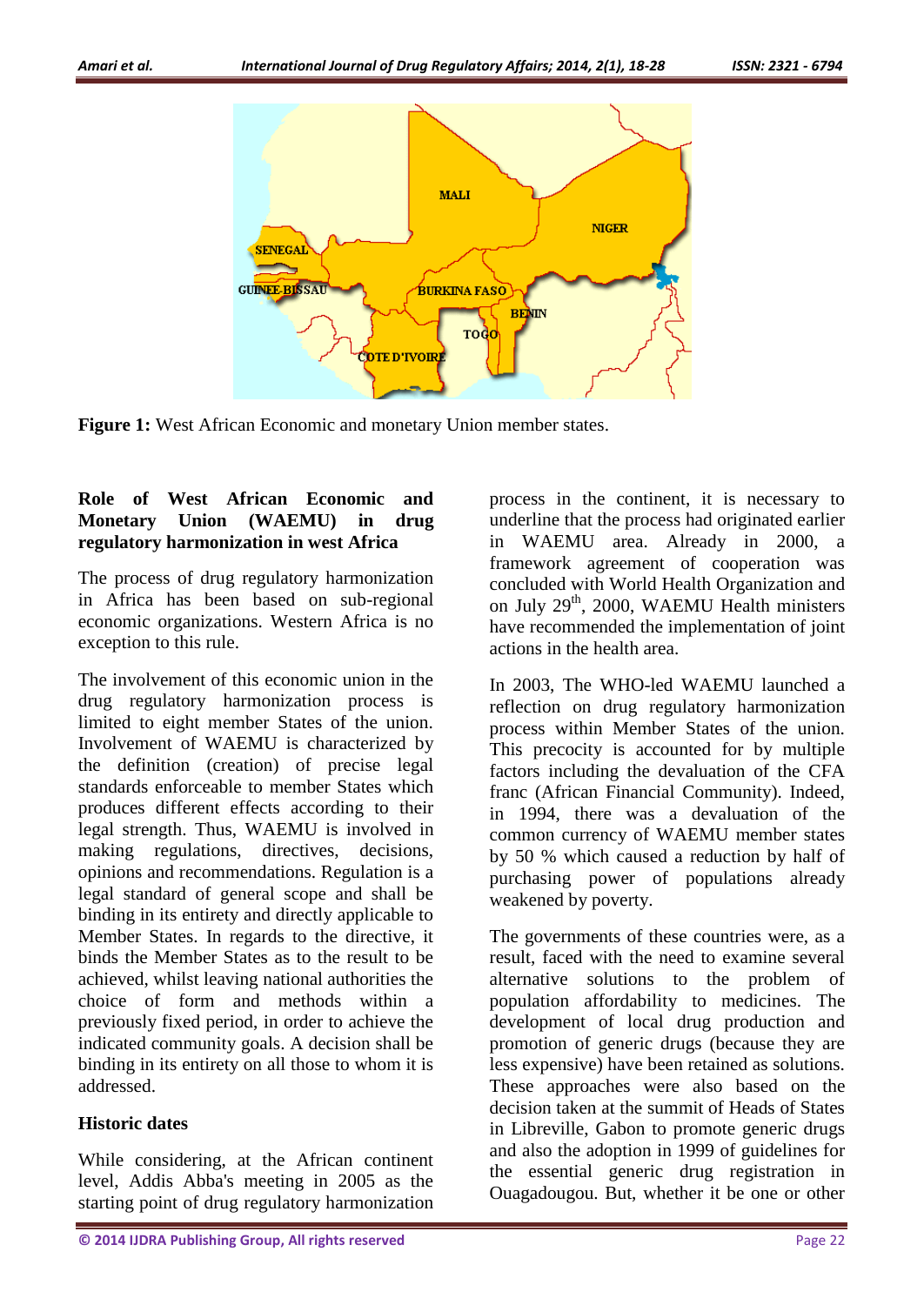of both solutions, reinforcement of national drug regulatory authorities and a strong and harmonized drug regulation were identified as intervention strategic areas.

Reflections started in 2003 should lead to the development of a strategy that ensures coherence of actions as regards drug regulation within the WAEMU

In March 2004, during a meeting which brought drug regulation authorities together, the proposal of the creation of a committee for Harmonization and Pharmaceutical cooperation within the UEMOA, was examined and adopted.

Drug regulation authorities meeting on March 2004 examined and endorsed the committee of harmonization and Pharmaceutical cooperation project within WAEMU.

In July 2005, the first guidelines on drug regulatory harmonization within WAEMU member States identifying harmonization priority areas was adopted. Subsequently, a harmonization program by performing actions of harmonization and Pharmaceutical cooperation committee was formed in 2008

### **Regulation No. 02/2005/CM/WAEMU on drug regulatory harmonization in Member States of the WAEMU (3)**

This regulation demonstrate member States awareness of pooling (sharing) their limited human, technical and financial resources, in order to ensure drug quality and accessibility to populations with limited access to drugs. It is also a way, through which greater Pharmaceutical cooperation between member states can combat counterfeiting and the illegal marketing of drugs. According to article 2 of the regulation n°02/2005/CM/ WAEMU, "drug regulatory harmonization as referred to in this Regulation, means adopting measures in order to provide Community Pharmaceutical procedures in general and drugs specifically. The drug regulatory harmonization is a dynamic process in which union member States reach agreement to improve accessibility, availability and free circulation of quality drugs in Community space".

This declaration shows that the ultimate purpose of harmonization process is to provide quality drugs to populations through consensual community procedures.

It represents a commitment on the part of Member States to confront their points of view and agree on drug regulation issues of common interest in order to maintain an acceptable level of public health protection to Union nationals.

### **Committee of Regulation Harmonization and Pharmaceutical Cooperation (CRHPC)**

To implement the drug regulatory harmonization within WAEMU member States, the committee of the union set up the CHRCP. As per the article 7 of the Regulation, The committee is responsible for encouraging and gradually monitoring the drug regulatory harmonization in member states with the aim of improving quality of life of populations by providing quality and safety drugs". The committee is, thus, the key component (player) in the harmonization process.

The committee is composed of a steering committee, a group of experts and a secretariat. The steering committee is the principal policymaking organ on matters of drug regulations. It is made up of (i) directors of pharmacy and medicinal products directorate member States, (ii) members of WAEMU commission, (iii) representatives of WHO and OOAS. The group of experts is constituted of national, regional and international experts selected on the basis of their competence. The secretariat is provided by the WAEMU commission.

Article 8 of the Regulation on drug regulatory harmonization within WAEMU member States assigns (trustee) CHRCP missions. This includes:

- Harmonizing standards, guidelines and procedures on drug regulations within the union member states.
- Strengthening drug regulation capacity within union countries through staff training in the regulation, drug registration, inspection and quality assurance.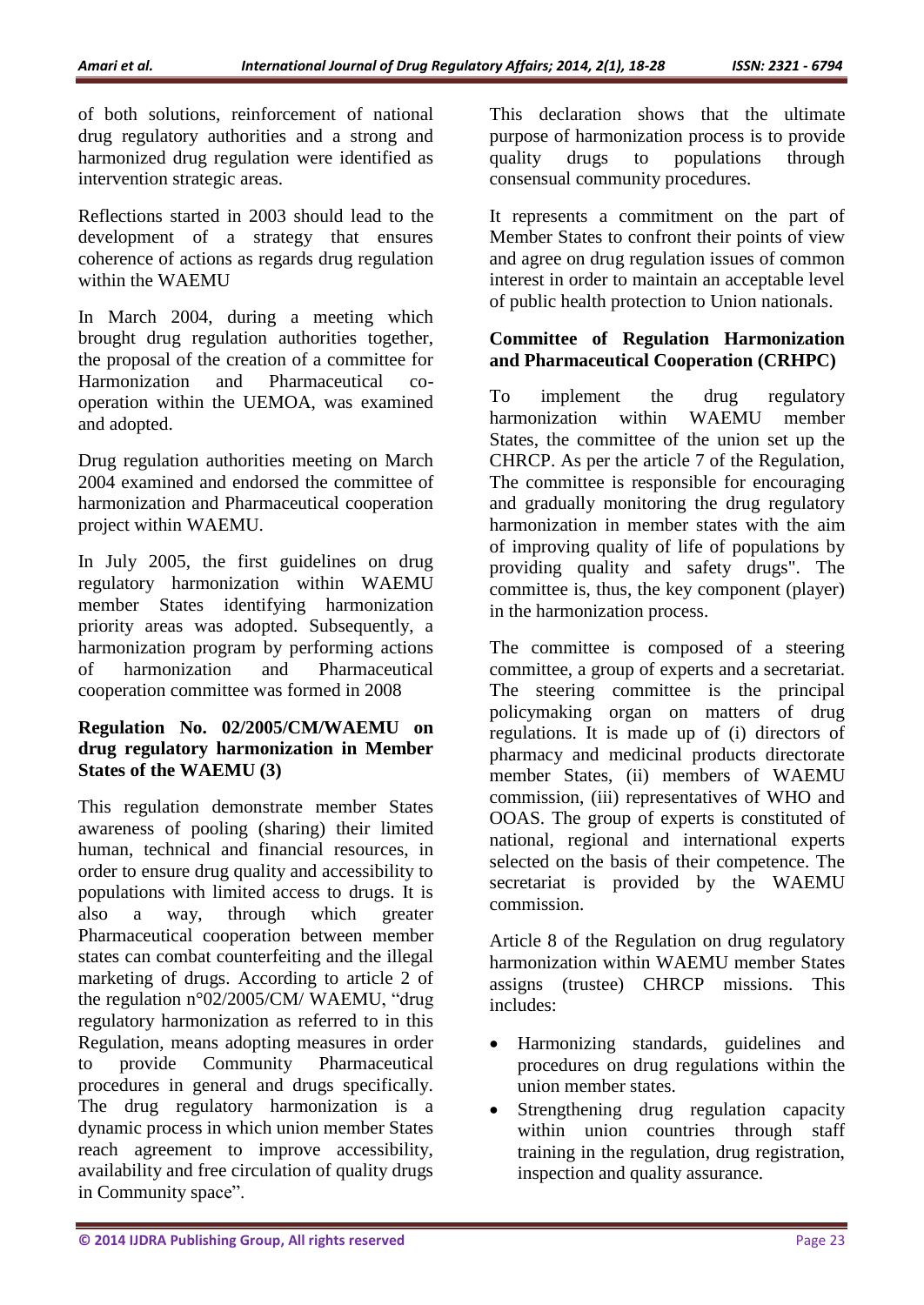- Strengthening the capacities of national drug regulatory authorities.
- Promoting and arranging the implementation of harmonization projects of the regulation and Pharmaceutical cooperation.
- Strengthening management systems and information sharing between national of drug regulation authorities.
- Encouraging network and technical cooperation.

## **Achievement of Drug regulatory harmonization in WAEMU**

The process of drug regulatory harmonization conducted by WAEMU has led to a number of legal norms. These achievements cover both drugs and other health products such as cosmetics and food supplements. Drugs are distinguished between human drugs and veterinary ones.

## **Health Products intended for human medical use**

Main achievements of harmonization process related to health products are summarized in table 1.

| <b>Harmonized matters</b>                                            | <b>Nature of Act</b> | <b>Exact act Title</b>                                                                                                                                                                                                                           |
|----------------------------------------------------------------------|----------------------|--------------------------------------------------------------------------------------------------------------------------------------------------------------------------------------------------------------------------------------------------|
| of<br>Approval<br>medicinal<br>products for Human use                | Regulation           | Regulation<br>06/2010/CM/UEMOA<br>$\rm no$<br><sub>on</sub><br>approval procedures of medicinal products<br>for human use in WAEMU member States<br>06/2010<br>3 for regulation<br>/annex<br>$\mathop{\mathrm{no}}$<br>/CM/UEMOA (4)             |
| Approval<br>of<br>Cosmetic<br>food<br>products<br>and<br>supplements | Decision             | Decision n°06/2010/CM/UEMOA for food<br>supplements approval Guidelines adoption in<br>WAEMU /annex 3 for regulation no 07/2010<br>/ CM/UEMOA/WAEMU (5)                                                                                          |
|                                                                      | Decision             | 07/2010/CM/UEMOA<br>Decision<br>no<br>for<br>cosmetic product guidelines adoption in<br>WAEMU member states /Annex of decision<br>no 08/2010/CM/UEMOA (6)                                                                                        |
| Monitoring                                                           | Decision             | Decision no 08/2010/CM/UEMOA for the<br>adoption of good manufacturing practice<br>guidelines on medicinal products. For human<br>use in WAEMU member states /Annex of<br>decision no 09/2010/CM/WAEMU (7)                                       |
|                                                                      | Decision             | Decision no 09/2010/CM/ WAEMU for<br>adoption of good Distribution Practice. And<br>importation of medicinal products for human<br>use in WAEMU member states/Annex of<br>decision no 10/2010/CM/WAEMU. (8)                                      |
| Advertising and information                                          | Decision             | n°10/2010/CM/UEMOA<br>Decision<br>for<br>adoption of guidelines on medicinal products<br>information and advertising control with<br>health professionals a in WAEMU member<br>decision<br>states/Annex<br>of<br>10/2010<br>no<br>/CM/WAEMU. (9) |

**Table 1:** Harmonized act for human health in WAEMU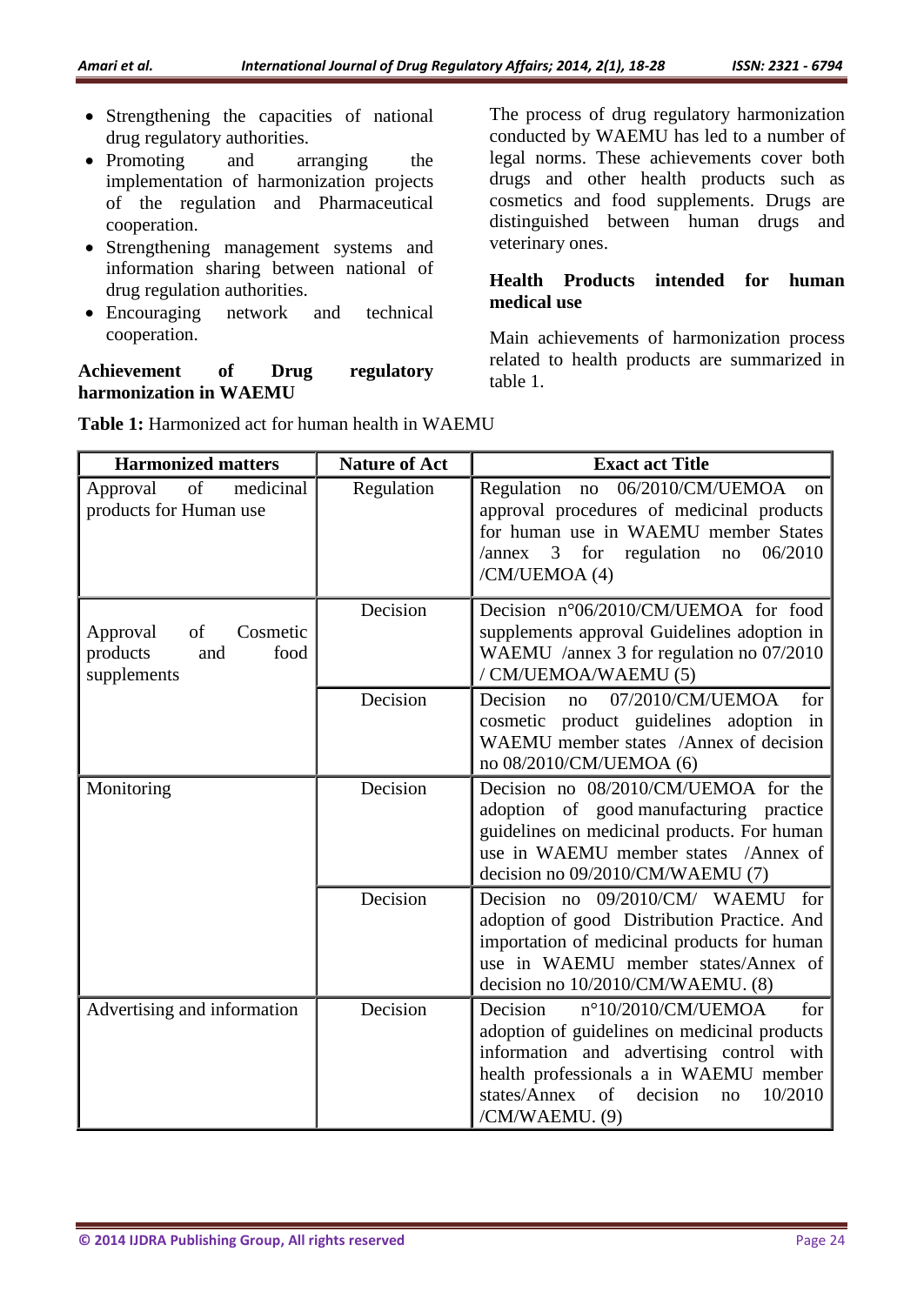#### **Veterinary Products**

Component of Harmonization are summarized in table 2.

| Table 2: Legal standards for veterinary drug regulatory harmonization in WAEMU |  |  |
|--------------------------------------------------------------------------------|--|--|
|--------------------------------------------------------------------------------|--|--|

| <b>Harmonized matters</b>                          | <b>Nature of act</b> | <b>Act Title</b>                                                                                                                                                                                                                                            |
|----------------------------------------------------|----------------------|-------------------------------------------------------------------------------------------------------------------------------------------------------------------------------------------------------------------------------------------------------------|
| Creation of a veterinary<br>committee within WAEMU | Regulation           | Regulation no 01/2006/CM/UEMOA on the<br>creation and operational procedures<br>of<br>veterinary committee in WAEMU (10)                                                                                                                                    |
| quality<br>Veterinary<br>Drug<br>control           | Regulation           | Regulation no 04/2006/CM/WAEU<br>for<br>quality control management<br>laboratory<br>network establishment in WAEMU (11)                                                                                                                                     |
| Marketing authorization of<br>Veterinary drug      | Regulation           | Regulation n°02/2006/CM/UEMOA on -the<br>establishment of community procedures for<br>marketing authorization and veterinary drug<br>monitoring. The establishment of a regional<br>committee of veterinary drug. (12)                                      |
|                                                    |                      | Regulation $n^{\circ}3/2006/CM/UEMOA$<br>for<br>establishment of royalties in veterinary drug<br>within WAEMU. (13)                                                                                                                                         |
|                                                    |                      | Regulation no 08/2010/CM/ WAEMU on the<br>modification of regulation no 02/2006/CM/<br>WAEMU on communitary procedures for<br>veterinary drug marketing authorization.<br>Monitoring. The establishment of a regional<br>committee of veterinary drug. (14) |

### **Looking to the Future**

Harmonizing Pharmaceutical regulation in West Africa can be reality if some steps are brightly/cleverly gone through. Actions to be undertaken are various and require method, implication of member states as well as participants involvement.

At sub region level/scale, cooperation between OOAS and WAEMU for common and coordinated actions is a requirement for success in Pharmaceutical regulation harmonization.

Schematically, strategies to use can be put into four major ways:

- $\triangleright$  Institutional capacities development and human resources optimization.
- Development of common technical documents/brochures available to member states.
- > Communication improvement and cooperation between member states.
- $\triangleright$  Mutual recognition/acknowledgement of Pharmaceutical regulation.

### **Institutional capacities development and human resources optimization**

A strong regulation system rests on autonomous and fitted/qualified ANRP to implement Pharmaceutical regulation functions.

While English speaking countries ANRP are organized into autonomous Agencies, those in French speaking countries are still central offices at the Department of health; whose status does not enable them efficiently display their regulative actions.

Taking into account that observation, WAEMU undertook a feasibility study during year 2011 to turn some Central Offices for Drug and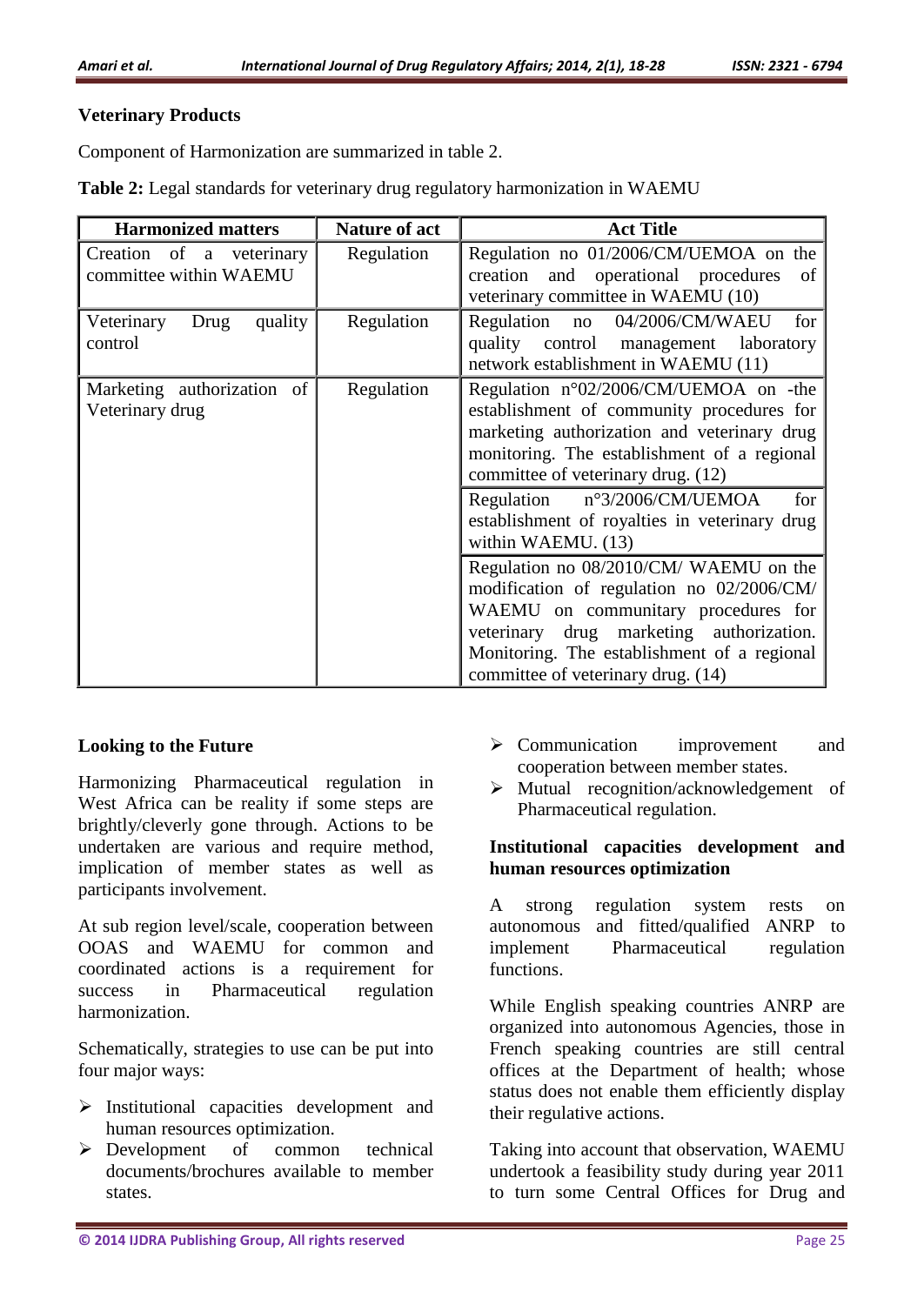Pharmacy (CODP) into autonomous Agency. That state of fact confirms ANRP incapacity to implement Pharmaceutical regulation functions if they keep their status of central offices. A statement is being written at WAEMU Commission to compel member states to commit to turn Central Offices for Drug and Pharmacy into autonomous Agencies to increase their capacity to implement Pharmaceutical regulation functions.

#### **Human resources optimization**

To build regional and national capacity to implement medicines registration harmonization in ECOWAS region is a key objective which will ensure effective utilization of available experts in the Region thereby addressing the skills shortage. This will have the impact of reducing timelines for registration, improving the efficiency and effectiveness of the registration process nationally and regionally and building capacity for joint activities.

Region Human resources potentiating implies the training of an experts pool at each member State level, some focuses to give life and to coordinate experts pool activities.

In particular, a database of good practices standards from evaluators and inspectors, should be gathered.

Some regional centers of first rating in Pharmaceutical regulation must be set up as well as some training programmes on good practices of drugs manufacturing must be developed.

#### **Development of common technical documents/brochures as well as the adoption of work procedures reached by consensus available to member states.**

Technical cooperation between sub region States is necessary in the process of Pharmaceutical regulations harmonization. That technical cooperation goes through the availability of technical documents of work reached by consensus.

It is also necessary to develop and implement a Quality Management System (QMS) for

medicines registration services. Quality management in medicine registration is vital to the provision of efficient and effective regulatory services to the Pharmaceutical industry and the public at large. In addition it will facilitate a common application format and guidelines for assessment of safety, efficacy and quality. A common approach to development of Standard Operating Process (SOP) must be established.

The establishment of a clearly defined and documented process and procedures of registering medicines in member states thus ensuring quality, consistency, traceability of regulatory decisions and transparency is a work the members states have to do.

#### **Improve cooperation, communication and information circulation between sub region National Pharmaceutical regulation Authorities**

It will be necessary to implement a common information management system for medicines registration in every WAEMU Member States' NMRAs which are linked to each other and the WAHO Secretariat. The sharing of information is vital to a successfully harmonized medicines registration system.

By developing and implementing a MIS, this will ensure easier access, retrieval and rapid dissemination of information within the region. Through this, more effective utilization of available experts in WAEMU, quicker decision making, information sharing, use of a regulators shared network will be exploited.

Uundertake an advocacy campaign to build stakeholder support and commitment for Medicine Registration Harmonisation and related activities.

### **Reaching Mutual recognition / Acknowledgement**

Mutual recognition/acknowledgement of documents delivered by a National Pharmaceutical Regulation Authority (Permission for Put on Market and other licenses) by another one is rightly considered as the ultimate logical step to Pharmaceutical Regulations harmonization.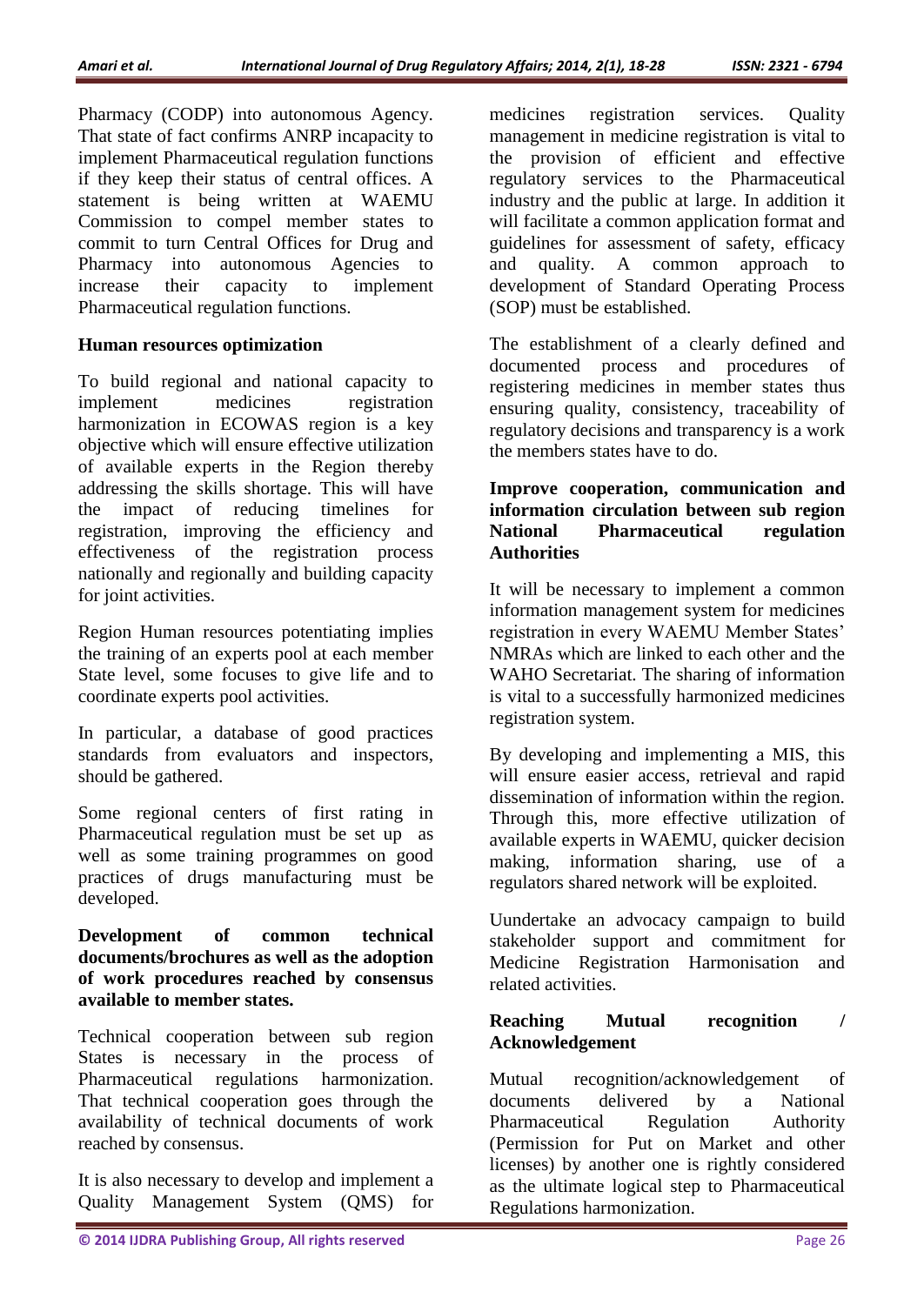Indeed, if legislations are coherently put together and procedures are standardized, one can satisfactorily acknowledge other member States' evaluation who, because they have used the procedures and supports, should get the same evaluation results.

This outcome stands, nowadays, for pious hope there still are many challenges to take; those because all the country are not at the same level of technical development as far as drugs evaluation is concerned.

Some steps have been passed but other needed to be crossed. Hence, in WAEMU, drugs confirmation rule provides for each member state to send to Pharmaceutical Harmonization and cooperation secretary, expert report done on a medicine after a AMM request so that another member state, if called to give an opinion, could draw inspiration there from. That constitutes an embryo mutual recognition to be developed to get to a complete mutual acknowledgement.

At the region level, it is necessary to stress cooperation between ECOWAS and WAEMU on Pharmaceutical field in order to bring ANRP at level and reach mutual acknowledgement.

Capacities of the NMRAs need to be improved to enable them to fulfill their statutory legal and regulatory functions.

### **Conclusion**

Although it is undisputed that the harmonization of Pharmaceutical regulations processes are built on the foundation formed by regional economic organizations , it is worth noting with regard to West Africa , the existence or the coexistence of two major economic institutions such as ECOWAS and WAEMU , as regards to the conduct of harmonization actions. Without being confined to any of these organizations, harmonization of drug regulation in the region results from the concerted action of these two entities. (15)

It is necessary to strengthen ECOWAS-WAEMU cooperation with a view to ensure mutual recognition of decisions taken by other NMRAs in the ECOWAS-WAEMU regions.

Existing disparity among health standards, expertise and policies in West Africa is a significant.

A platform for engaging key stakeholders on the harmonization of medicines registration system at national and regional level can also be created, for clearer and common understanding of the harmonization process by stakeholders; broader ownership of the outcome at both regional and national.

Results–based framework which will assist to monitor progress and measure performance; play a key role in ensuring that the project implementation is in line with the set project goal and objectives, this approach will focus on the results obtained rather than just the inputs used or the activities conducted.

The states of west Africa are optimistic that in the near future the medicines registration procedures in the whole WAEMU-ECOWAS region would be harmonized. Political will is absolutely necessary to reach this goal. (16)

#### **References**

1. NEPAD. First Biennial Scientific Conference on Medicines Regulation in Africa [Internet]. Johannesburg, South Africa: NEPAD; 2013 Dec [cited 2013 Dec 3]. Available from:

http://www.amrh.org/events/first-biennial-scientificconference-medicines-regulation-africa-theme-buildingpartnerships.

- 2.West African Economic and Monetary Union [Internet]. West Africa: UEMOA; 2013 [cited 2014 Jan 7]. Available from: Site de l'UEMOA : www.uemoa.int/
- 3.The Council of Ministers of Economic Union and West African monetary (UEMOA) [Internet]. Regulation No. 02/2005/CM/WAEMU; 2005 Jun 17 [cited 2014 Jan 30]. Available from:

http://www.uemoa.int/Pages/Actes/NewPages/REGL\_02 \_2005\_CM.aspx

- 4.West African Economic and Monetary Union (WAEMU) [Internet]. [Regulation no 06/2010/CM/](http://www.uemoa.int/Documents/Actes/Reg_06_2010_CM_UEMOA.pdf) [UEMOA](http://www.uemoa.int/Documents/Actes/Reg_06_2010_CM_UEMOA.pdf) [/annex 3 for regulation no 06/2010/CM/](http://www.uemoa.int/Documents/Actes/Annexe_Reg_06_2010_CM_UEMOA.pdf) [UEMOA;](http://www.uemoa.int/Documents/Actes/Annexe_Reg_06_2010_CM_UEMOA.pdf) 2010 [cited 2014 Jan 15]. Available from: http://www.uemoa.int/Documents/Actes/Annexe\_Reg\_0 6\_2010\_CM\_UEMOA.pdf
- 5.West African Economic and Monetary Union (WAEMU) [Internet]. Decision no 06/2010/CM/ UEMOA [/annex 3 for regulation no 07/2010/CM/](http://www.uemoa.int/Documents/Actes/Annexe_Reg_06_2010_CM_UEMOA.pdf) [UEMOA/](http://www.uemoa.int/Documents/Actes/Annexe_Reg_06_2010_CM_UEMOA.pdf)WAEMU; 2010 [cited 2014 Jan 17]. Available from:

http://www.uemoa.int/Documents/Actes/Dec\_06\_2010\_ CM\_UEMOA.pdf